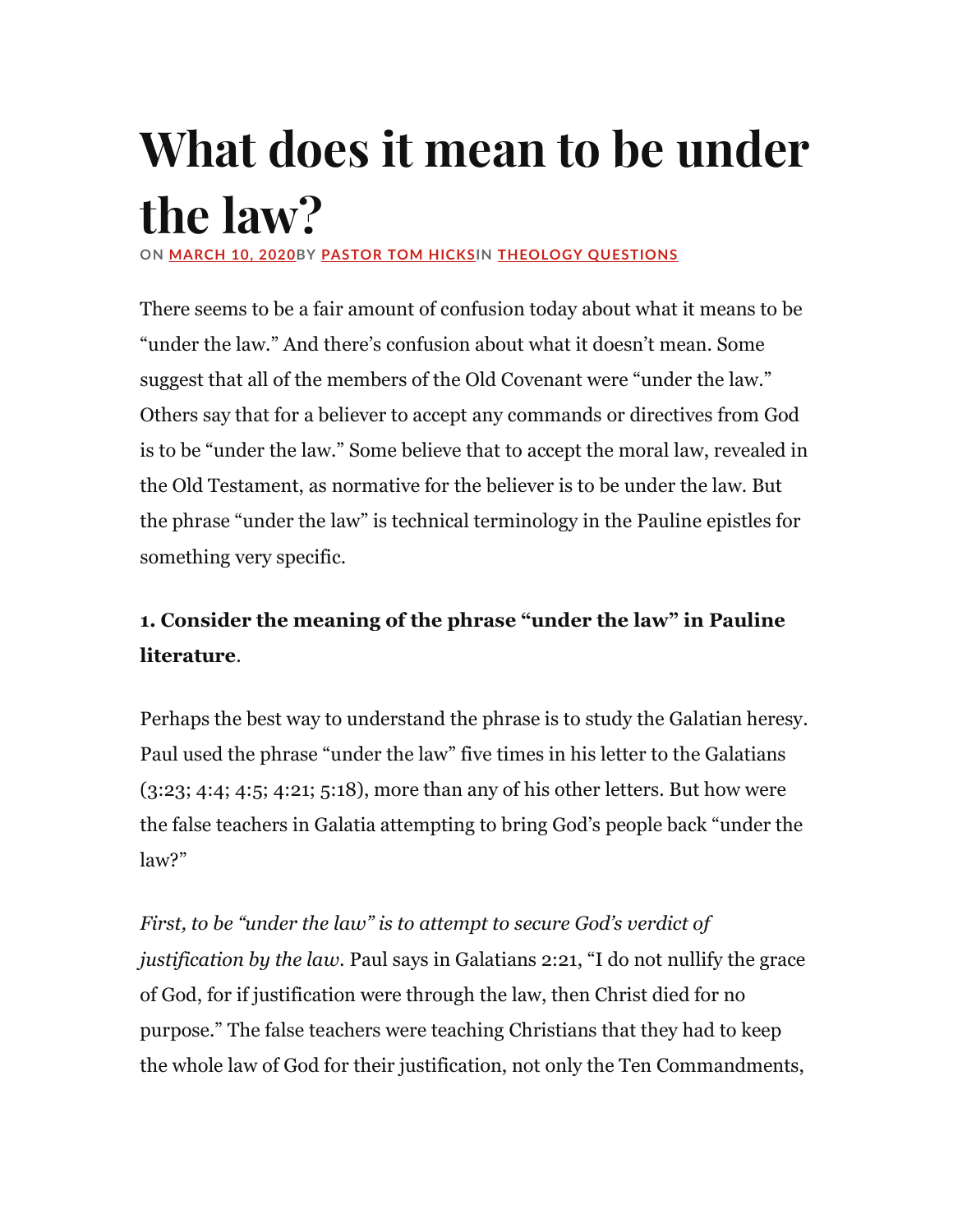but circumcision and the Jewish food laws and festivals. This was a false gospel (Gal 1:6-7).

Second, to be "under the law" is to attempt to obtain the Spirit through obedience to the law. Paul says in Galatians 3:2, "Let me ask you only this: Did you receive the Spirit by works of the law or by hearing with faith?" Thus, to seek not only the objective blessing of justification by the law, but also the subjective blessing of the Spirit by the law is to be "under the law." The Judaizers were teaching that to obtain the Spirit of Christ, one must obey the law of God. That is a "bewitching" heresy.

Third, to be "under the law" is to "rely on the works of the law." Paul says in Galatians 3:10, "For all who rely on works of the law are under a curse; for it is written, 'Cursed be everyone who does not abide by all things written in the Book of the Law and do them.'" Thus, all who rely on the law, meaning those who trust their own works of obedience to avoid God's curse are under actually under the curse of the law. That's because the only way to be free from the curse of the law is to obey the whole law of God perfectly. No one can do that; therefore, no one should try to obey God's law to free himself from the curse.

Fourth, to be "under the law" is to seek eternal life by obedience to the law. Paul says in Galatians 3:21, "If a law had been given that could give life, then righteousness would indeed be by the law." Anyone who relies on his own obedience to the law in order to obtain eternal life is "under the law." Jesus alone is "the way, the truth, and the life." Anyone who trusts his own good works as his righteousness for eternal life has rejected Christ and is under the law.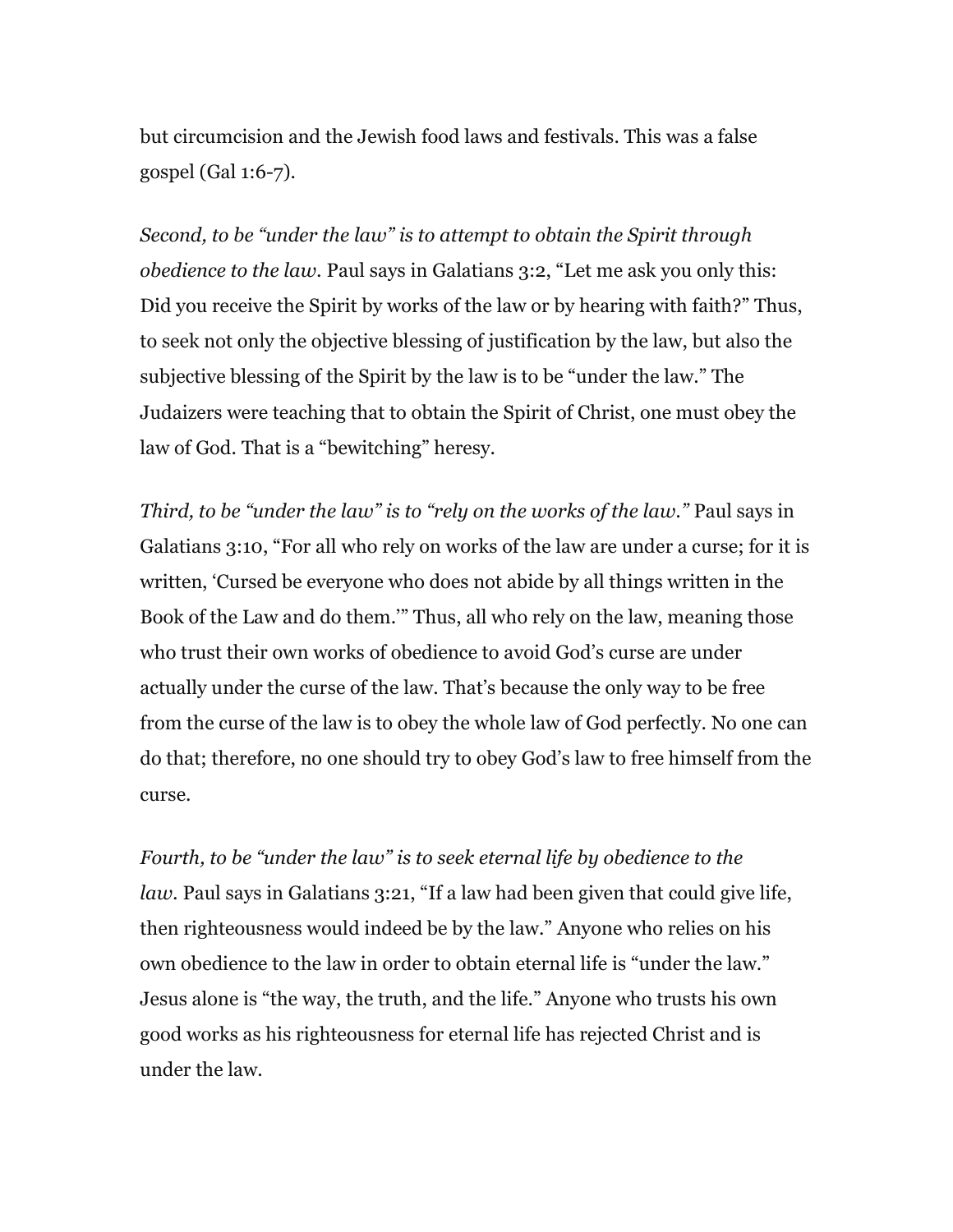Now it's important to note that in Galatians, Paul does not teach that faithful Christian obedience to God's law is the equivalent of being "under the law." In fact, in a number of places, Paul teaches the necessity of obedience to the law of God. In Galatians 6:2, Paul says, "Bear one another's burdens, and so fulfill the law of Christ." In Paul's letter to the Ephesians, he gives us an idea of what he means by "the law of Christ." He teaches that those in Christ, under grace, are to keep the Ten Commandments as an expression of their faith. True believers are to "put away falsehood," the 9th commandment (Eph 4:25), "be angry and do not sin," the 6th commandment (Eph 4:26), "no longer steal," the 8th commandment (Eph 4:28), abstain from "sexual immorality," the 7th commandment (Eph 5:3), refrain from "covetousness," the 10th commandment (Eph 5:3). A true believer is not to be an "idolater," which refers to the 1st through 3rd commandments (Eph 5:5). A believer is to "honor your father and mother," the 5th commandment (Eph 6:2).

Paul may even reference the Lord's Day, or Christian Sabbath, in Ephesians 5:16-19, when he says, "Making the best use of the time because the days are evil . . . addressing one another in psalms, hymns and spiritual songs." He speaks of "days" in a section of his letter where he is already expounding the Ten Commandments for the believer. Apparently, there is a day on which Christians are to gather to sing and worship the Lord together. Some say that the New Testament repeats 9 of the 10 Commandments, but that it is silent on the Sabbath commandment. Of course, this is false. The New Testament does repeat the Sabbath commandment. Jesus positively declares, "The sabbath was made for man" (Mk 2:27), and Hebrews says, "There remains a Sabbath rest for the people of God" (Heb 4:9).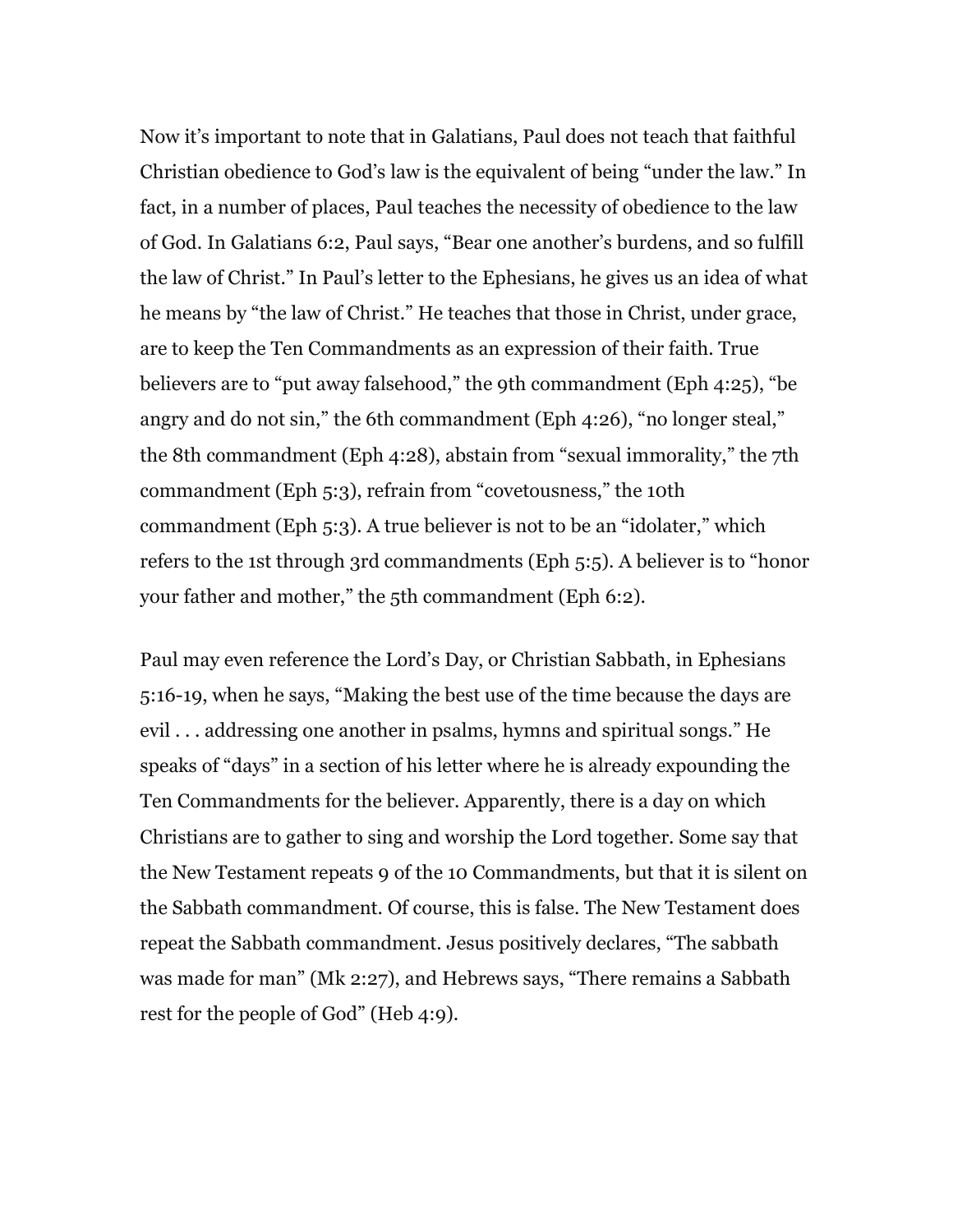Many times, in the New Testament, the moral law of God, the Ten Commandments, are viewed as normative for the believer (Rom 2:21-22, 26, 29; 13:9; 7:25; 8:4; Jas 1:25; 2:8-13). This clearly shows that to be "under the law" is not equivalent to keeping the Ten Commandments under grace in faith, which is "the law of Christ."

## 2. Both unbelieving Jews and unbelieving Gentiles were "under the law."

This is an important point to grasp because some think that only Jews were "under the law." That is, they think that being "under the Old Covenant" is the same as being "under the law." But Paul explains that even the pagan unbelieving Gentiles, who are not "under the Old Covenant," are in fact "under the law."

Galatians 4:3-5 says, "In the same way we also, when we were children, were enslaved to the elementary principles of the world. But when the fullness of time had come, God sent forth his Son, born of woman, born under the law, to redeem those who were under the law so that we might receive adoption as sons."

A key phrase here is "elementary principles of the world" (Gal 4:3). Those words could also be translated, "elemental spirits of the world." It's a reference to pagan worship. Pagans believed in salvation, justification, and this-worldly blessing through works of obedience to their false gods. It makes sense Paul would speak this way to the Galatians, since they were formerly Gentile pagans. They worshipped the "elemental spirits," false gods, of earth, air, fire, and water, trying to avoid disasters from these elements and trying to gain blessings. They believed that if they offered sacrifices and obeyed their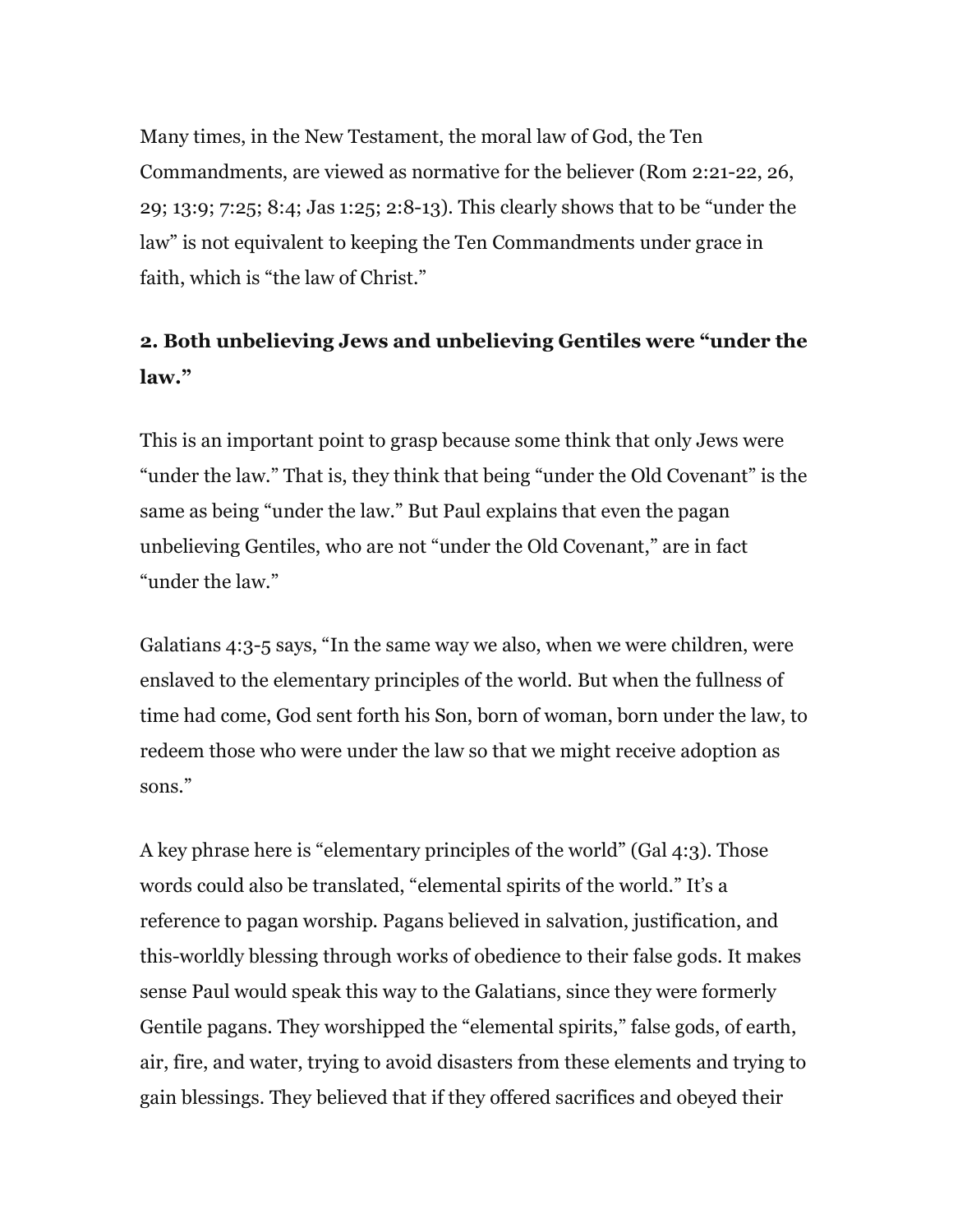gods, they could obtain salvation from the wrath of their gods, and they could obtain blessing in this world on the basis of their works. Paganism is a workfor-salvation religion.

Galatians 4:9 elaborates on pagan slavery to works-salvation, and how God mercifully rescued the Galatians from it. It says, "But now that you have come to know God, or rather to be known by God, how can you turn back again to the weak and worthless elementary principles [or elemental spirits] of the world, whose slaves you want to be once more?" Paul is speaking ironically. To put yourself "under the law" with the Galatian Judaizers, trying to earn salvation through the Old Covenant, is no different from your former pagan religion.

Now, it's significant that the words of Galatians 4:3 with 4:4-5 occur together. Galatians 4:3 says, "In the same way, we also, when we were children, were enslaved to the elementary principles of the world." And Galatians 4:4-5 says, "But when the fullness of time had come, God sent forth his Son, born of woman, born under the law to redeem those who were under the law."

Who did Jesus come to redeem from under the law? He came to redeem not just Jewish members of the Old Covenant, but pagans who were enslaved, under the law, to the elemental spirits of the world. To be under paganism is to be "under the law," under condemnation in Adam (Rom 3:19-20; 5:19). The unbelieving Judaizers, who seek salvation through the Old Covenant, are indeed "under the law." But unbelieving pagan Gentiles are also "under the law." That is why Paul says that Christ came "to redeem those who were under the law," not just Jews, but also Gentiles.

### 3. Believers under the Old Covenant were not "under the law."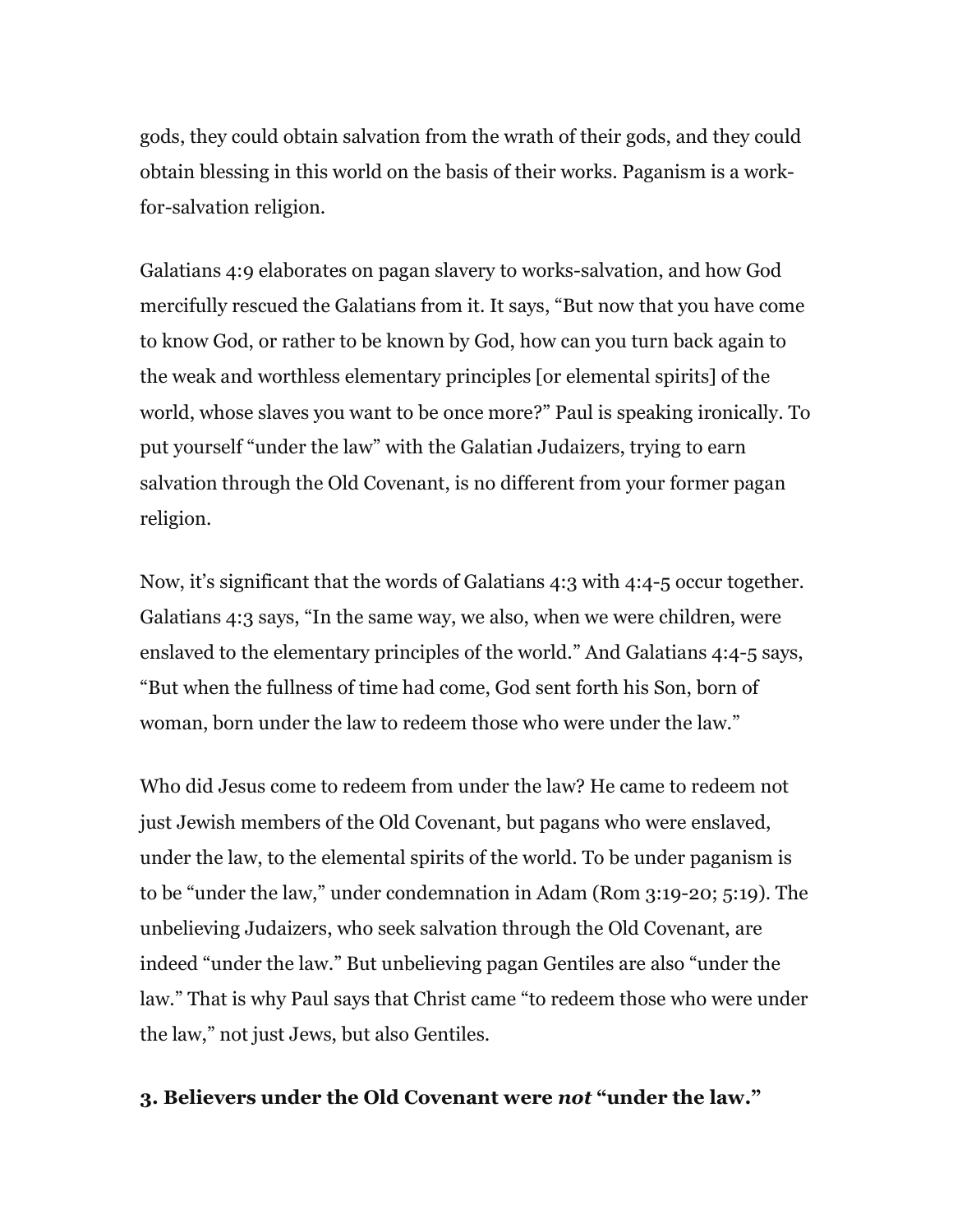This final point is also very important to grasp. Not all those who were in the Old Covenant were "under the law." Remember that to be "under the law" is to rely on your good works for salvation, justification, the Holy Spirit, and eternal life. Did believers in the Old Testament rely on their good works for salvation? Did David do that? Did Abraham rely on his good works for salvation? Certainly not! In fact Galatians 3:6 says, "Abraham believed God and it was counted to him as righteousness." And yet, Abraham was in the Old Covenant, the covenant of circumcision (Acts 7:8). No Old Testament saints, who were members of the Old Covenant, were "under the law." For example, Hebrews 11:7 says, "By faith, Noah . . . became an heir of the righteousness that comes by faith." And Hebrews 11:24-26 says, "By faith Moses . . . considered the reproach of Christ greater wealth than the treasures of Egypt."

Thus, we must conclude that one could be "under the Old Covenant," and yet not "under the law." Old Testament saints were indeed members of the Old Covenant, and yet they were certainly not "under the law," because they were not trying to obey the Old Covenant for their salvation.

The Bible teaches that David, a member of the Old Covenant, was a believer, a man after God's own heart. David trusted in God for the forgiveness of his sins. He wrote, "Have mercy on me, O God, according to your steadfast love; according to your abundant mercy blot out my transgressions. Wash me thoroughly from my iniquity and cleanse me from my sin" (Ps 51:1-2). Clearly David was not relying on his good works for salvation. Rather, he was trusting God for grace, forgiveness and salvation. He understood that his sacrifices of obedience under the Old Covenant could not save him. "For you will not delight in sacrifice, or I would give it; you will not be pleased with a burnt offering" (Ps 51:16). Romans 4:6-8 shows us that David was trusting in the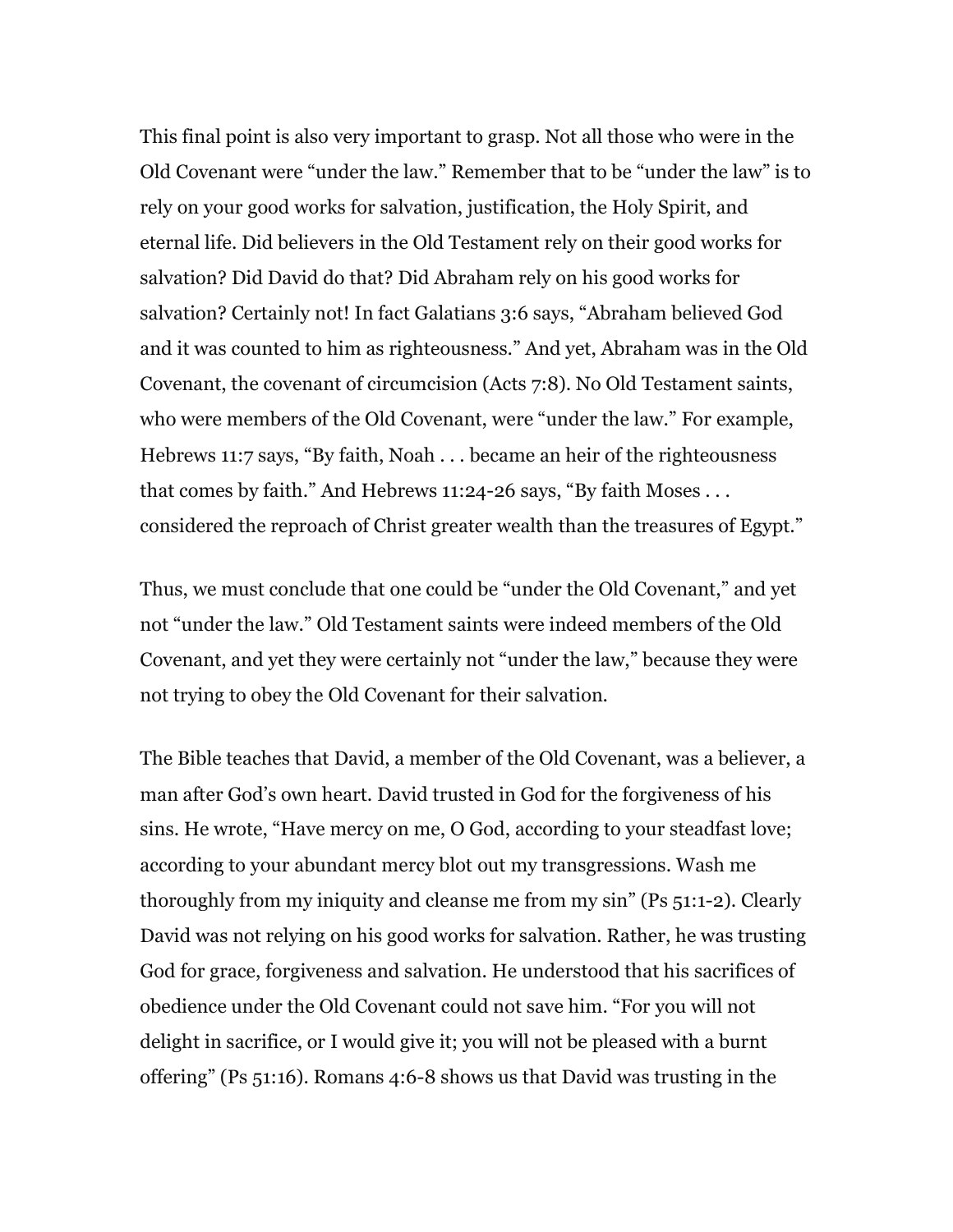gospel for his salvation: "David also speaks of the blessing of the one to whom God counts righteousness apart from works: 'Blessed are those who lawless deeds are forgiven, and whose sins are covered; blessed is the man against whom the Lord will not count his sin.'"

So, David was not "under the law," since to be "under the law" is to be condemned and under God's wrath. The Bible teaches us that David was under grace by faith because he trusted God to save him from his sins.

And yet, traditionally, David is understood to have written Psalm 119, which is about the goodness of the law of God. Spurgeon said, Psalm 119 "is Davidic in tone and expression, and it tallies with David's experience in many interesting points. In our youth our teacher called it 'David's pocket book.'" David sings, "Blessed are those whose way is blameless who walk in the law of the Lord!" (Ps 119:1). "Oh how I love your law! It is my meditation all the day. Your commandment makes me wiser than my enemies, for it is ever with me" (Ps 119:97-98). "I love your commandments above gold, above fine gold" (Ps 119:127). The Hebrew term "the law" in Psalm 119 is torah, which includes the sweet promises of the gospel, the positive laws of the Old Covenant as well as the moral law of the Ten Commandments.

David delighted in the law of God and sought to obey it from faithful love to God and joy in Him. But in no way did David "rely" on his obedience to the law for his salvation. He did not seek justification before God through the law. He didn't rely on the law for his sanctification either. Rather, he obeyed the law as a believer from a heart of love, joy and gratitude to God because of so great a salvation.